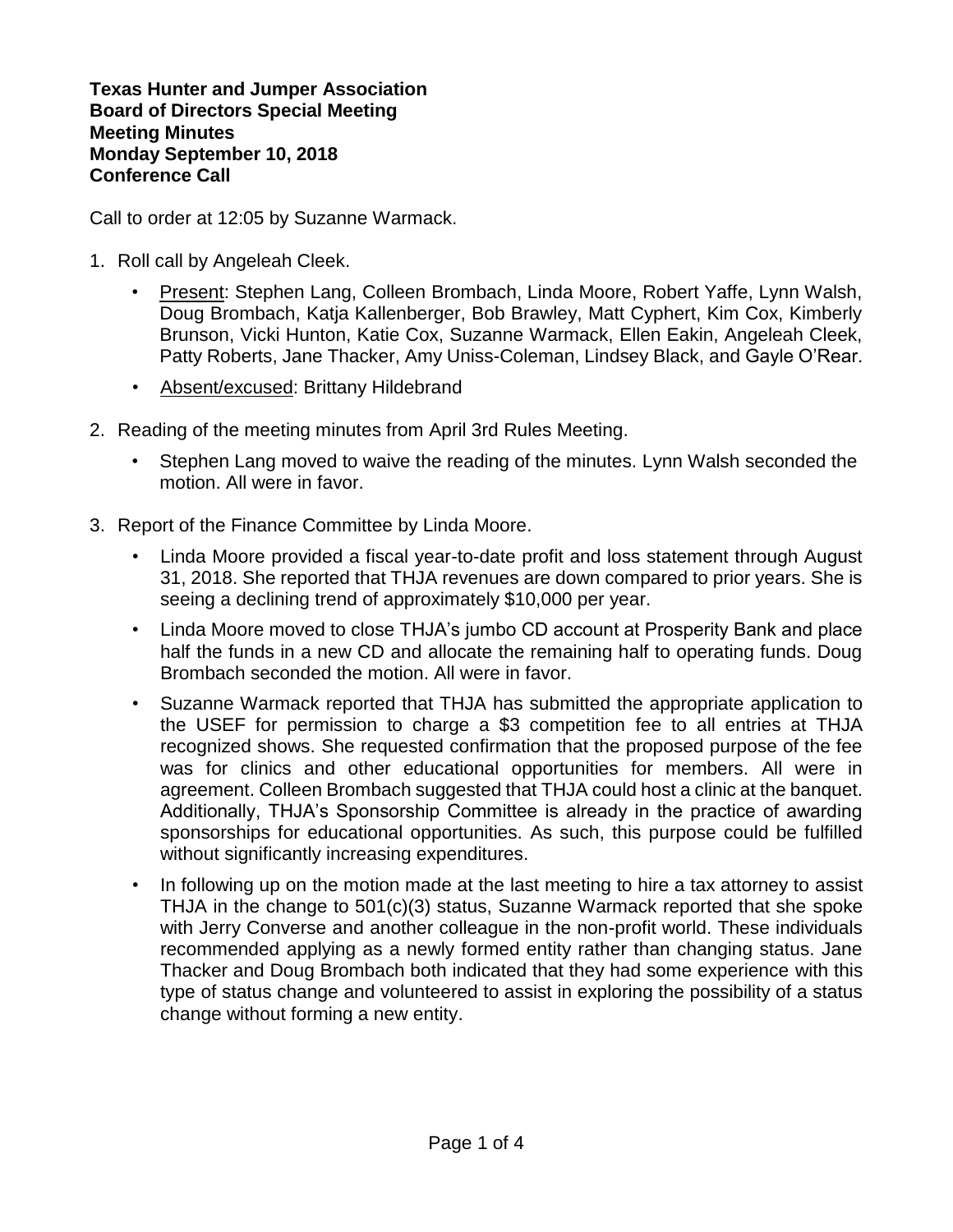- 4. Report of the Rule Book Committee by Jane Thacker.
	- As part of a follow up on previously approved rule book updates, Jane Thacker requested an editable version of the rule book. Robert Yaffe agreed to send it to her in a Word document.
- 5. Report of the Nominating Committee by Katja Kallenberger.
	- The following were not present at the last meeting to confirm their intent to renew their expiring positions:
		- $\circ$  10AL Matt Cyphert
		- $\circ$  19AL Jane Thacker
		- $\circ$  22AL Lindsey Black
	- Katja Kallenberger reported that the directors in the expiring positions intend to renew their positions.
	- Stephen Lang has submitted notice that he will be moving to Emeritus status. Suzanne Warmack will be moved from an At-Large position to Stephen's Central Region position. This will leave a vacant At-Large position.
	- As Trapp O'Neal and Jessica Harries have both resigned, there is also a vacant Southern Region position and another vacant At-Large position.
	- Katja Kallenberger indicated that Annie Kartsotis has submitted her resume and is interested in joining the board. Katja moved to nominate Annie for an At-Large position. Doug Brombach seconded the motion. All were in favor.
	- Vicki Hunton indicated that Sharon Soderquist has also expressed interest in joining the board. Vicki agreed to send Katja Kallenberger Sharon's contact information.
	- Lindsey Black suggested inviting a vet to join the board. As Gustavo De Cillo is involved in many of the horse shows, the board agreed to invite him to join THJA and the board. Patty Roberts agreed to reach out to him. (*Note: later in the meeting, Patty reported that she received text confirmation from Gustavo that he is interested in becoming a THJA member and a board member.*)
- 6. Report of the Prize List Review Committee by Linda Moore and Gayle O'Rear.
	- Linda Moore reported that all shows for next show year have been applied for, with the exception of Robert Barton's shows, and that the committee has four prize lists to review for the current show year.
- 7. Report of the Exhibitor Show Standards Committee by Lynn Walsh and Colleen Brombach.
	- Lynn Walsh and Colleen Brombach both reported that they have not received complaints regarding show standards. Both also reported receiving many positive reports regarding Great Southwest Equestrian Center's efforts to improve its facilities and horse shows.
	- Suzanne Warmack requested any available information regarding show attendance. Lynn Walsh stated that Pin Oak attendance was consistent with prior years, and Kimberly Brunson indicated shows in Tyler have had the same or larger attendance.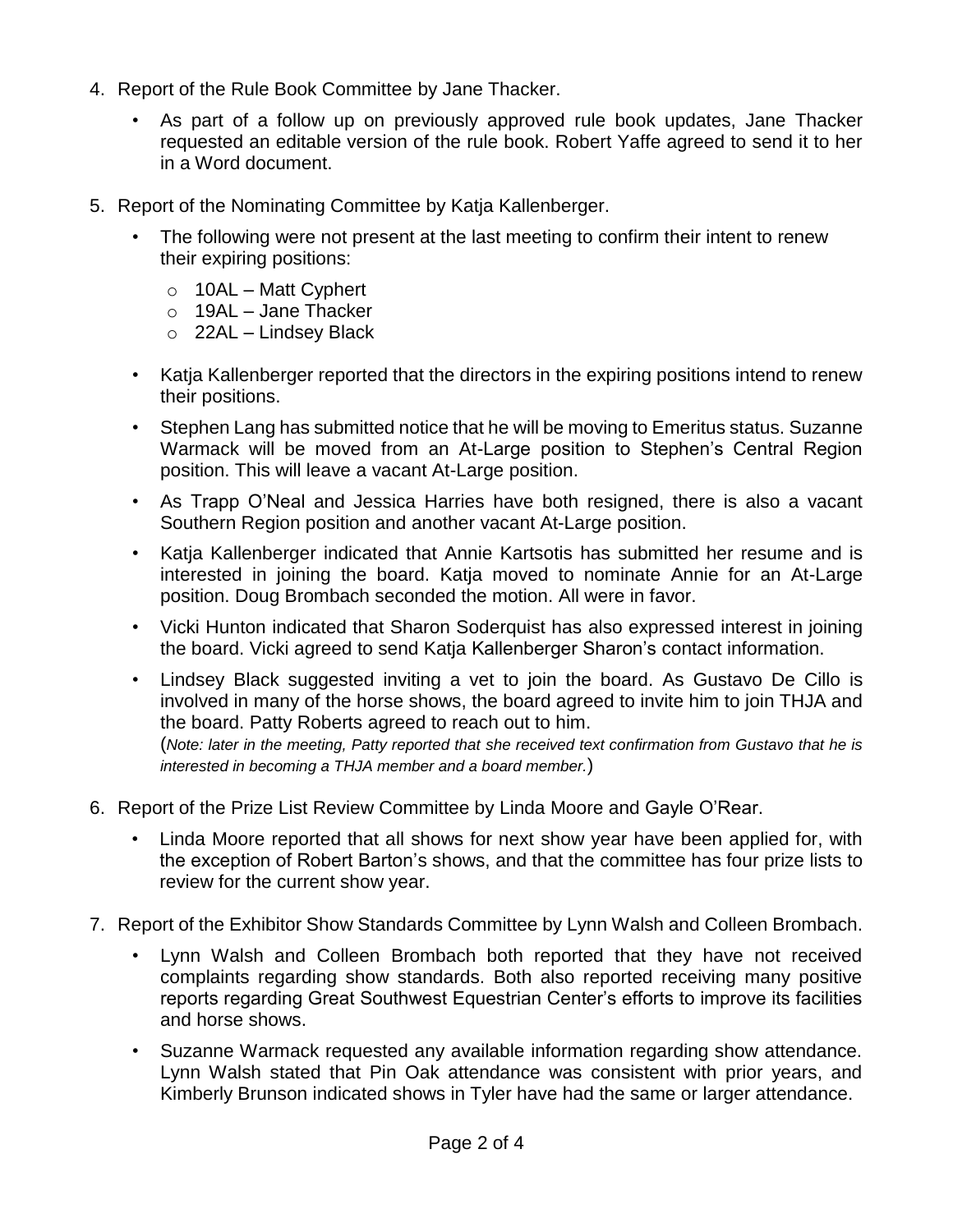- This sparked discussion on the apparent disconnect between consistent show attendance and declining THJA membership. Amy Uniss-Coleman suggested exploring the idea of collaborating with surrounding state organizations to recognize points earned at shows in those states and to encourage membership across all organizations involved.
- Linda Moore pointed out that the surrounding state organizations would need to have rules and reporting mechanisms that were compatible with THJA's.
- Bob Brawley shared that Oregon and Washington state organizations share memberships. Committees were formed on each side to align the organizations' rules and speculations. He reported that this has been extremely successful, and that it has also drawn members to participate in both organizations' banquets. Bob volunteered to reach out to surrounding associations to gauge their interest in this idea. Patty Roberts and Katja Kallenberger volunteered to assist.
- 8. Report of the Sponsorship Committee by Patty Roberts.
	- Patty Reports reported that the clinic concept discussed in previous meetings has not materialized. She also reported that although the Sponsorship Committee has received requests from WCHR and Zone Finals, the committee has suspended awarding sponsorship funds.
- 9. Report on the Web Site and Information Systems by Robert Yaffe.
	- Robert Yaffe reported that he moved the website to a new internet service provider.
- 10. Report on USEF and USHJA News by Lynn Walsh and Patty Roberts.
	- Lynn Walsh reminded that, beginning in the 2019 show year, all adult competing members, owners, and trainers will be required to take Safe Sport training.
	- Lynn Walsh also reported on discussions within USHJA regarding the prevalence of Premier rated horse shows. Many shows have stepped up to meet the increased standards for Premier shows, but USHJA believes too many shows are receiving Premier ratings. The USHJA is considering a standard for Premier rating that examines the number of "A" rated sections that fill at the show. She indicated that the idea will be presented at this year's annual meeting for feedback from the membership.
- 11. Report of the Membership Committee.
	- As part of a follow up regarding previously discussed trainer membership incentives, Doug Brombach discussed a prior incentive in which THJA conducted a drawing for a cruise for trainers. The drawing was intended to recognize trainers, encourage them to be THJA members, and incentivize them to attend the banquet. Trainers were required to be present at the banquet when the drawing winner was announced. Doug indicated that the idea was well-received, and the banquet was well-attended that year.
	- Doug Brombach moved that the board approve a budget of \$1,500 toward a trainer cruise to be awarded annually to a trainer present at the banquet. Vicki Hunton seconded. All were in favor. Colleen Brombach volunteered to research available cruises for this year's award.